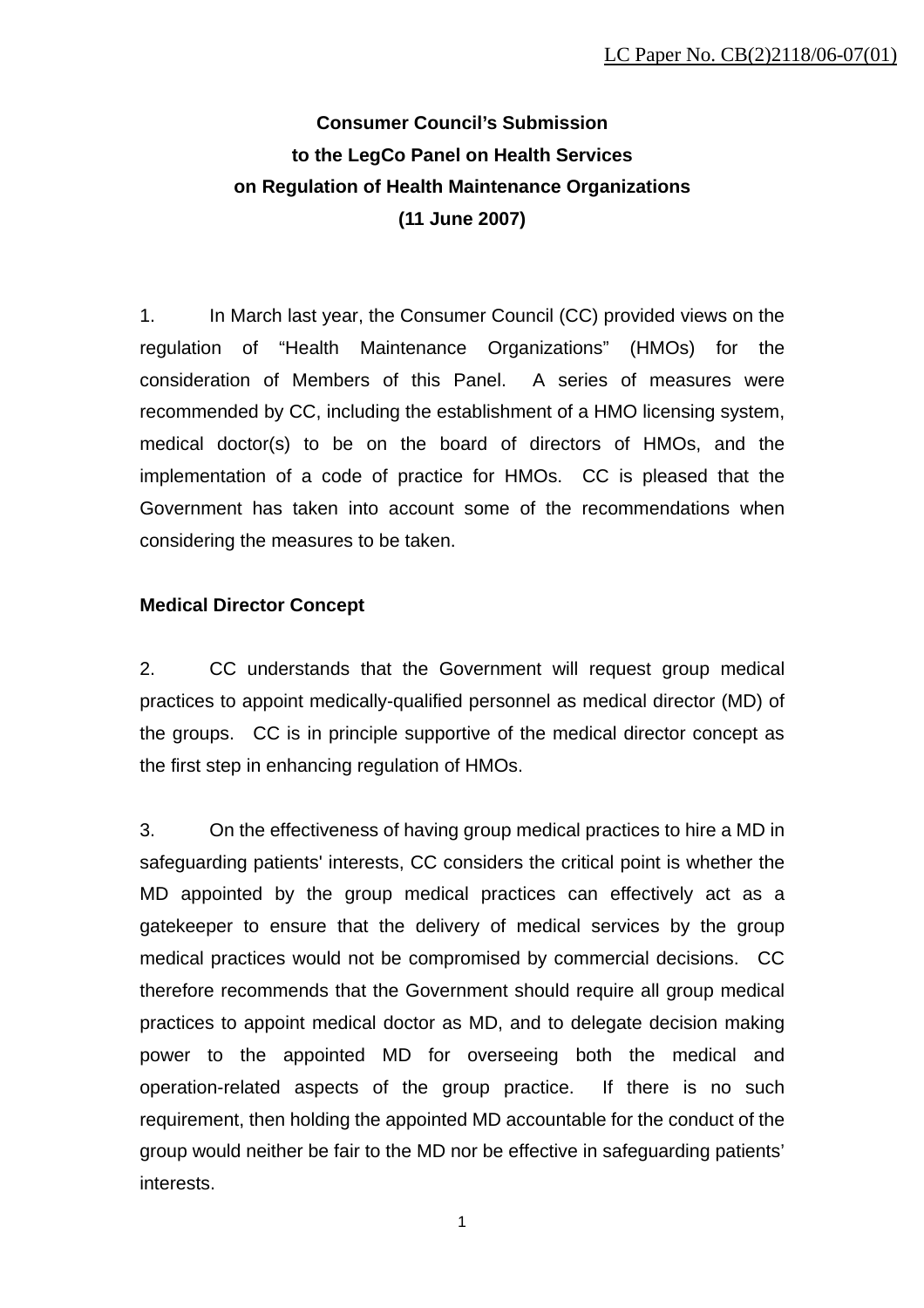4. Further, if owners of group medical practices are allowed to act as the MD of the groups, the Government would need to deal with the issue of conflict of interests. It calls into question how the owners/MD would effectively play the role of gatekeeper.

5. For the long run, CC considers that even with implementation of the MD concept, if the regulation remains solely of individual medical practitioners but not of non-medical staff and owners of group medical practices, patient's interest could still be at stake. CC suggests that the Government should continue to study the need to introduce a comprehensive regulatory framework for HMOs.

## **MD Subsidiary Guideline**

6. CC notes that the Department of Health proposes to promulgate a guideline to cover additional requirements for MDs which will not fall under the purview of the Medical Council. Such guideline will serve to supplement the Professional Code and Conduct of the Medical Council. CC supports this initiative and urges the Government to stipulate the qualification required when considering the requirements to be satisfied by the MDs.

7. Given the rapid advances in technologies in the healthcare market, there may be drastic changes in the mode of operation in the provision of medical services. For the long run, CC considers that implementation of a code of practice for all individuals or organizations which provide medical services to the public would be more flexible and fair than a guideline directed to MD only.

8. The code of practice should also cover the operational aspects of HMOs, for example, transparency of fees, advertising and marketing materials, contract terms, consumer complaints handling mechanism. Setting directives in those aspects will help to enhance professional standard and service quality.